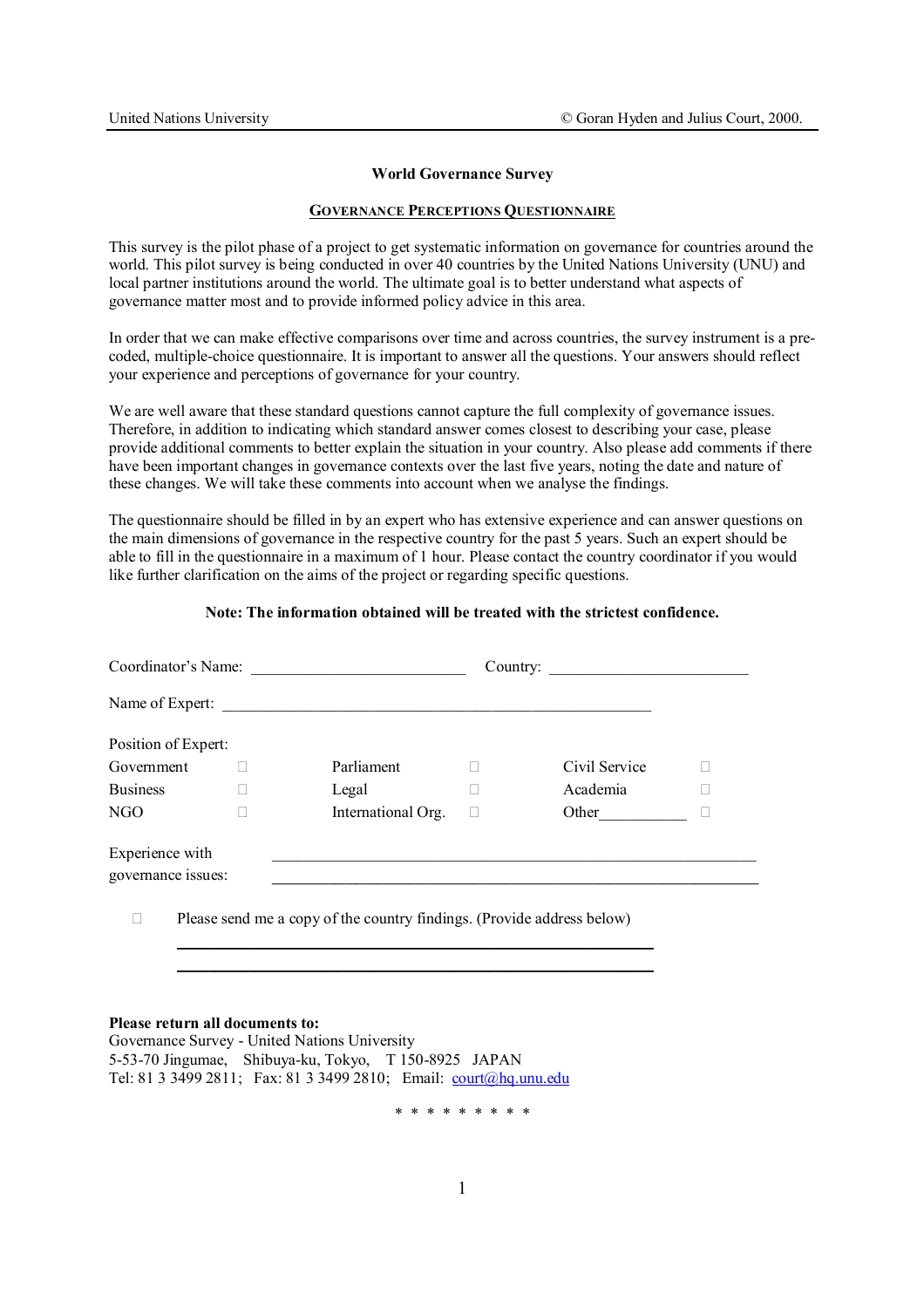#### **The questionnaire comprises 30 questions and is divided into 6 parts.**

Part I: covers the extent of participation in the political process. Part II: covers the way interests in society are aggregated in the political process. Part III: covers government stewardship of the system as a whole. Part IV: covers policy implementation, particularly the bureaucracy. Part V: covers the relationship between the state and the market. Part VI: covers dispute resolution, particularly the judiciary.

# **PART I: PARTICIPATION IN THE POLITICAL PROCESS**

#### **1. To what extent do citizens have the freedom of expression?**

*This indicator tries to capture the formal and informal rules that affect people's opportunities to seek, receive and impart information. This indicator would also cover how well the media or other formal or informal channels reflect the views of others than those in power or dominant groups.* 

|     |           | 5 years ago | <b>Now</b> |  |
|-----|-----------|-------------|------------|--|
| (5) | very high |             |            |  |
| (4) | high      |             |            |  |
| (3) | moderate  |             |            |  |
| (2) | low       |             |            |  |
| (1) | very low  |             |            |  |
|     | Comments: |             |            |  |

 $\_$  , and the state of the state of the state of the state of the state of the state of the state of the state of the state of the state of the state of the state of the state of the state of the state of the state of the

#### **2. To what degree do citizens have the freedom of peaceful assembly and association?**

*This indicator tries to capture the degree of restrictions to people's opportunities to participate peacefully in the public realm – to join associations or to gather in public. It also includes the right that no-one is compelled to belong to an association.* 

|           |           | 5 years ago | <b>Now</b> |
|-----------|-----------|-------------|------------|
| (5)       | very high |             |            |
| (4)       | high      |             |            |
| (3)       | moderate  |             |            |
| (2)       | low       |             |            |
| (1)       | very low  |             |            |
|           |           |             |            |
| Comments: |           |             |            |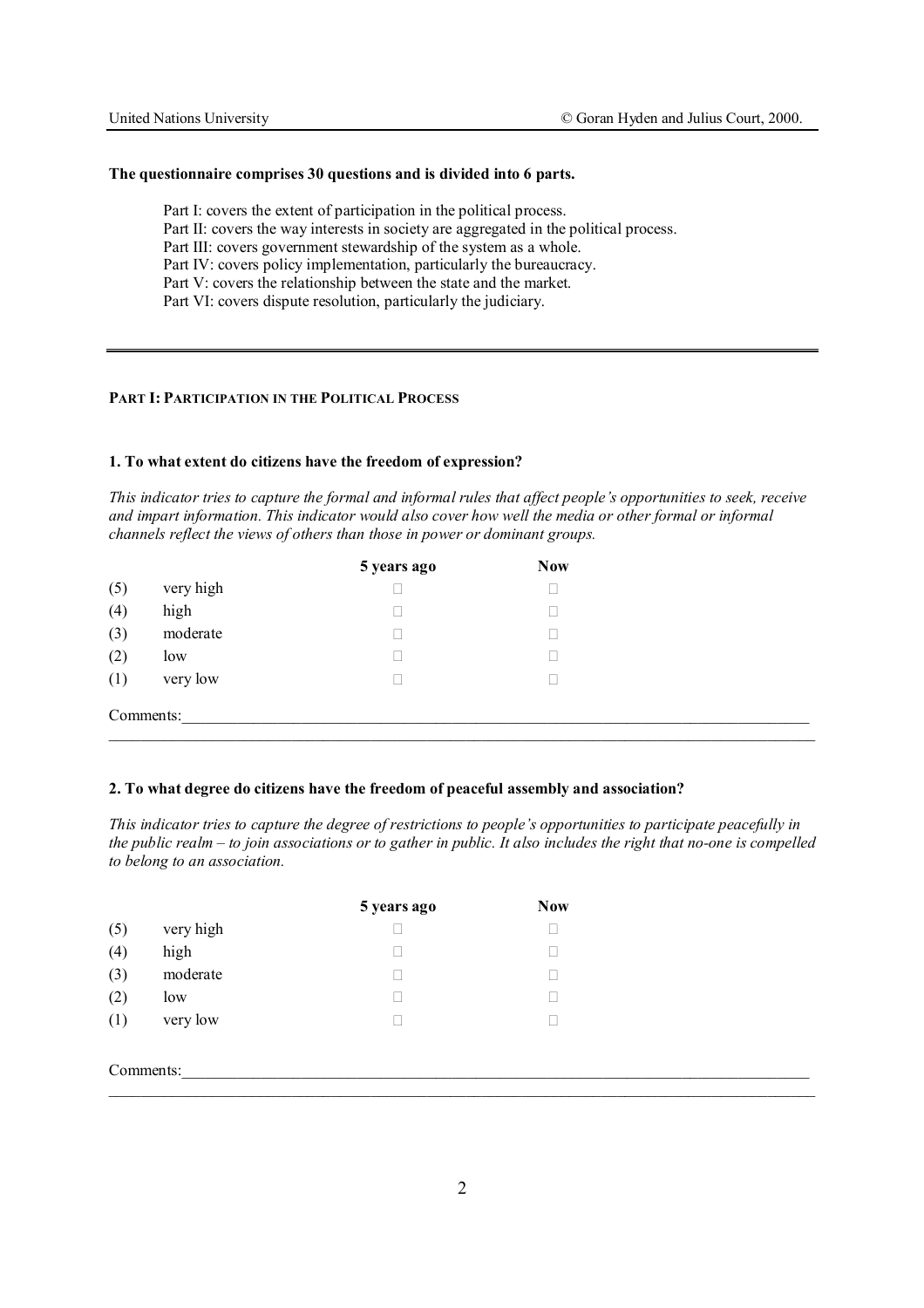#### **3. To what extent is there discrimination in politics?**

*As a governance issue, the level of discrimination is an important indicator of the potential for different groups to enter the political process. Here we refer to distinction according to race, color, sex, language, religion, political or other opinion, national or social origin, property, birth or other status.*

|           |           | 5 years ago | <b>Now</b> |  |
|-----------|-----------|-------------|------------|--|
| (1)       | very high |             |            |  |
| (2)       | high      |             |            |  |
| (3)       | moderate  |             |            |  |
| (4)       | low       |             |            |  |
| (5)       | very low  |             |            |  |
| Comments: |           |             |            |  |

### **4. To what extent do governments facilitate public discussion on major shifts in policy?**

*For governments to formulate effective policies there will need to be mechanisms for consultation with different groups in society. Mechanisms to promote participation include consultations with citizens groups, public forums or referendums, for example.* 

|           |           | 5 years ago | <b>Now</b> |
|-----------|-----------|-------------|------------|
| (5)       | very high |             |            |
| (4)       | high      |             |            |
| (3)       | moderate  |             |            |
| (2)       | low       |             |            |
| (1)       | very low  |             |            |
| Comments: |           |             |            |

# **5. To what extent do citizens respect the system of rule-making?**

*The support (or lack of it) that citizens provide for the public realm is an important governance issue. Indicators of responsibilities to society would include issues such as payment of taxes, turning out to vote and not committing crime, for example.* 

|           |           | 5 years ago | <b>Now</b> |
|-----------|-----------|-------------|------------|
| (5)       | very high |             |            |
| (4)       | high      |             |            |
| (3)       | moderate  |             |            |
| (2)       | low       |             |            |
| (1)       | very low  |             |            |
| Comments: |           |             |            |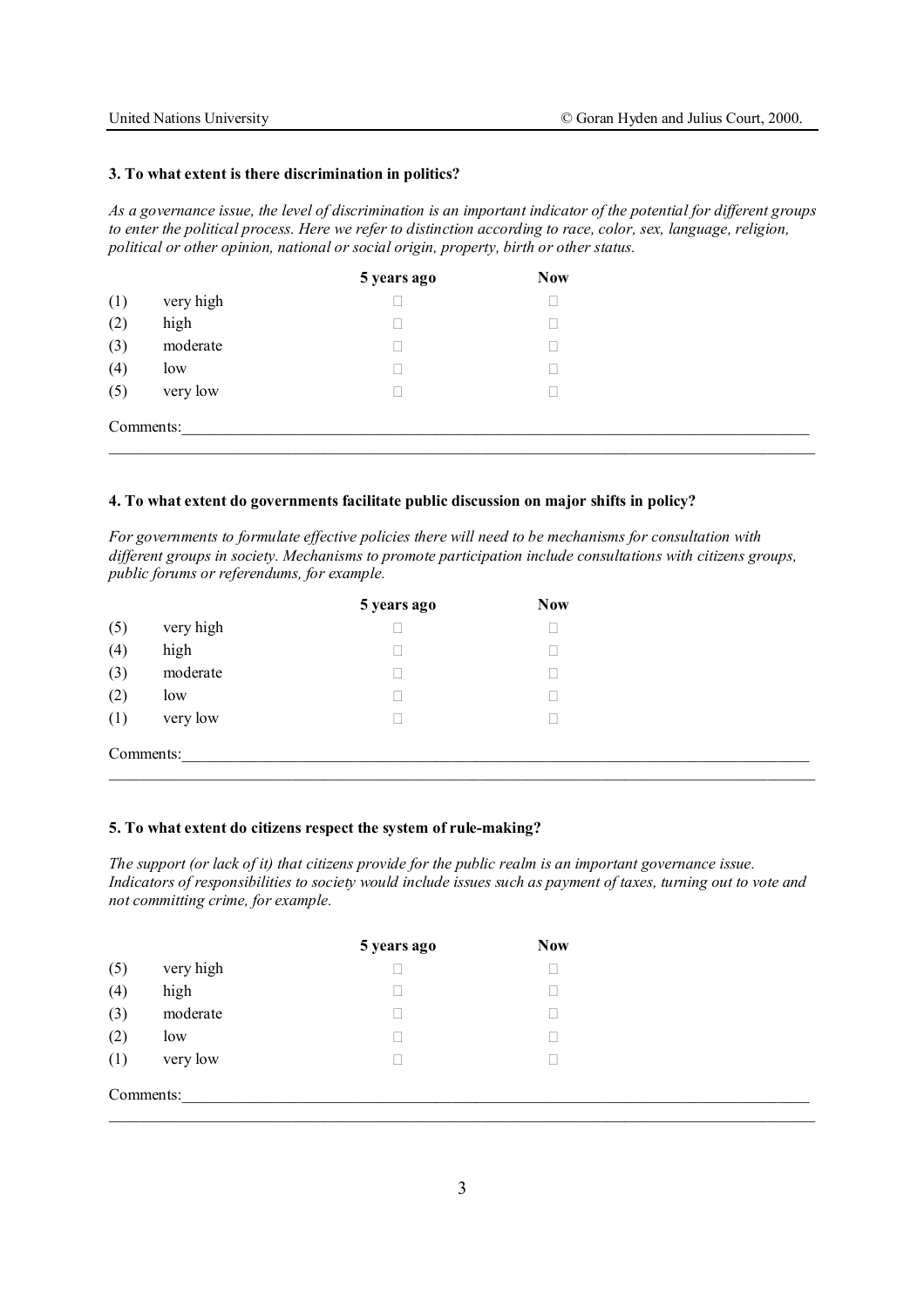**We would appreciate any further comments on the issues affecting participation in the political process. What are some priorities for reform in your country? What important issues does the questionnaire not cover?** 

 $\mathcal{L}_\mathcal{L} = \{ \mathcal{L}_\mathcal{L} = \{ \mathcal{L}_\mathcal{L} = \{ \mathcal{L}_\mathcal{L} = \{ \mathcal{L}_\mathcal{L} = \{ \mathcal{L}_\mathcal{L} = \{ \mathcal{L}_\mathcal{L} = \{ \mathcal{L}_\mathcal{L} = \{ \mathcal{L}_\mathcal{L} = \{ \mathcal{L}_\mathcal{L} = \{ \mathcal{L}_\mathcal{L} = \{ \mathcal{L}_\mathcal{L} = \{ \mathcal{L}_\mathcal{L} = \{ \mathcal{L}_\mathcal{L} = \{ \mathcal{L}_\mathcal{$  $\_$  , and the contribution of the contribution of  $\mathcal{L}_\mathcal{A}$  , and the contribution of  $\mathcal{L}_\mathcal{A}$  $\_$  , and the contribution of the contribution of  $\mathcal{L}_\mathcal{A}$  , and the contribution of  $\mathcal{L}_\mathcal{A}$  $\mathcal{L}_\mathcal{L} = \{ \mathcal{L}_\mathcal{L} = \{ \mathcal{L}_\mathcal{L} = \{ \mathcal{L}_\mathcal{L} = \{ \mathcal{L}_\mathcal{L} = \{ \mathcal{L}_\mathcal{L} = \{ \mathcal{L}_\mathcal{L} = \{ \mathcal{L}_\mathcal{L} = \{ \mathcal{L}_\mathcal{L} = \{ \mathcal{L}_\mathcal{L} = \{ \mathcal{L}_\mathcal{L} = \{ \mathcal{L}_\mathcal{L} = \{ \mathcal{L}_\mathcal{L} = \{ \mathcal{L}_\mathcal{L} = \{ \mathcal{L}_\mathcal{$  $\_$  , and the contribution of the contribution of  $\mathcal{L}_\mathcal{A}$  , and the contribution of  $\mathcal{L}_\mathcal{A}$ 

 $\mathcal{L}_\mathcal{L} = \mathcal{L}_\mathcal{L} = \mathcal{L}_\mathcal{L} = \mathcal{L}_\mathcal{L} = \mathcal{L}_\mathcal{L} = \mathcal{L}_\mathcal{L} = \mathcal{L}_\mathcal{L} = \mathcal{L}_\mathcal{L} = \mathcal{L}_\mathcal{L} = \mathcal{L}_\mathcal{L} = \mathcal{L}_\mathcal{L} = \mathcal{L}_\mathcal{L} = \mathcal{L}_\mathcal{L} = \mathcal{L}_\mathcal{L} = \mathcal{L}_\mathcal{L} = \mathcal{L}_\mathcal{L} = \mathcal{L}_\mathcal{L}$  $\_$  , and the set of the set of the set of the set of the set of the set of the set of the set of the set of the set of the set of the set of the set of the set of the set of the set of the set of the set of the set of th

**PART II: INTEREST AGGREGATION IN THE POLITICAL PROCESS**

#### **6. To what extent is the legislature representative of society?**

*This would cover, for example, the degree to which the legislature contains women or minority groups.* 

|           |           | 5 years ago | <b>Now</b> |
|-----------|-----------|-------------|------------|
| (5)       | very high |             |            |
| (4)       | high      |             |            |
| (3)       | moderate  |             |            |
| (2)       | low       |             |            |
| (1)       | very low  |             |            |
|           |           |             |            |
| Comments: |           |             |            |

# **7. To what degree is there real competition for political power?**

*Competition is often between political parties. But it need not only be the case. For example, there are examples where there is only one party but the level of competition is high within that party. Competition is essentially non-existent in a dictatorship.* 

|           |           | 5 years ago | <b>Now</b> |  |
|-----------|-----------|-------------|------------|--|
| (5)       | very high |             |            |  |
| (4)       | high      |             |            |  |
| (3)       | moderate  |             |            |  |
| (2)       | low       |             |            |  |
| (1)       | very low  |             |            |  |
|           |           |             |            |  |
| Comments: |           |             |            |  |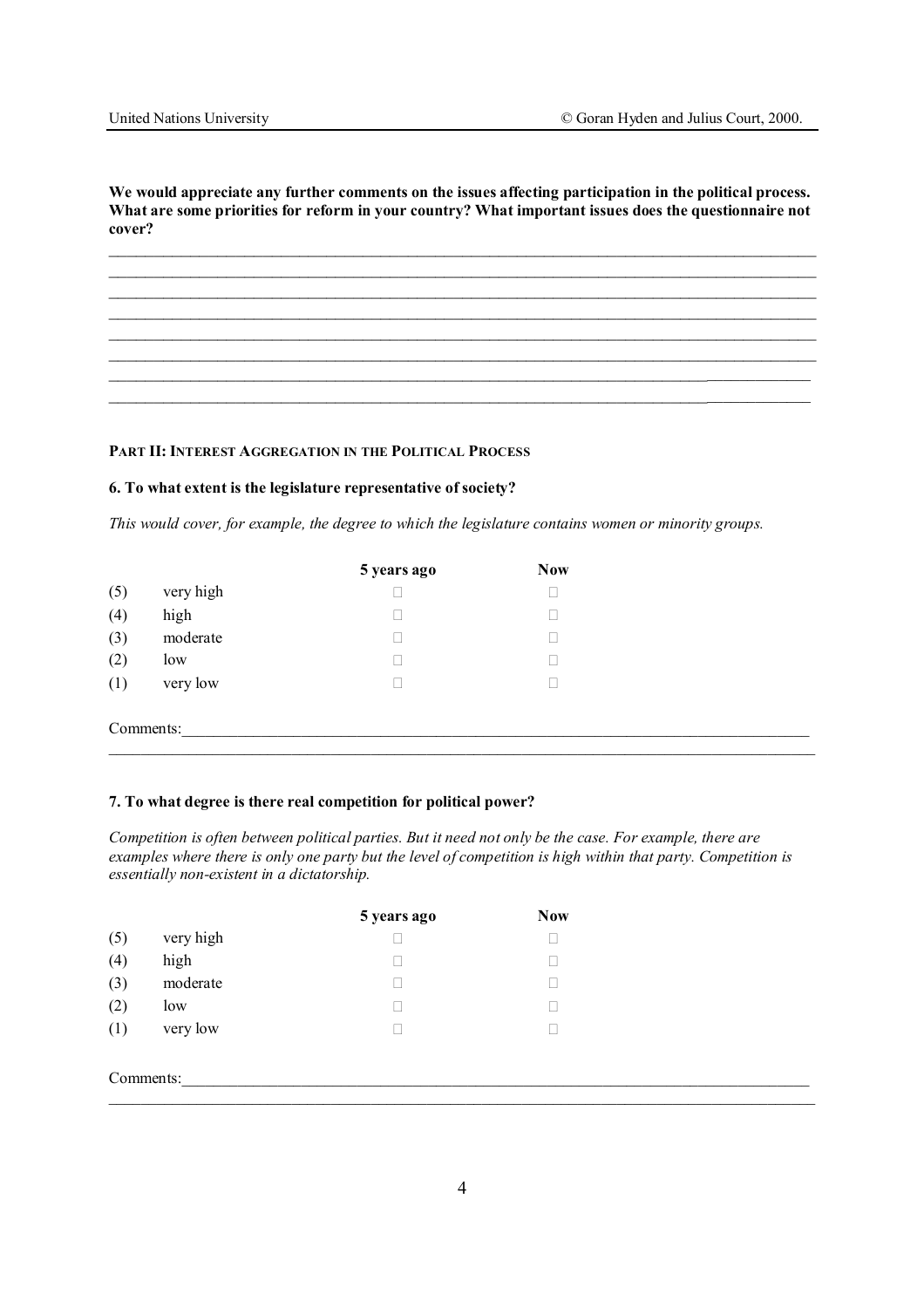# **8. To what extent does the policy-making process fairly reflect public preferences?**

*Ideally, interest aggregation implies being able to fairly accommodate competing preferences into public policy. The contrasting situation would be if the views of certain groups were excluded or if policy was primarily formulated in the interests of dominant groups.*

|           |           | 5 years ago | <b>Now</b> |
|-----------|-----------|-------------|------------|
| (5)       | very high |             |            |
| (4)       | high      |             |            |
| (3)       | moderate  |             |            |
| (2)       | low       |             |            |
| (1)       | very low  |             |            |
|           |           |             |            |
| Comments: |           |             |            |

 $\_$  , and the state of the state of the state of the state of the state of the state of the state of the state of the state of the state of the state of the state of the state of the state of the state of the state of the

# **9. To what extent does the legislative function affect policy content?**

*On one hand, the legislature may play a decisive role in shaping policy. In contrast, it might only play a rubber stamping function.* 

|           |           | 5 years ago | <b>Now</b> |
|-----------|-----------|-------------|------------|
| (5)       | very high |             |            |
| (4)       | high      |             |            |
| (3)       | moderate  |             |            |
| (2)       | low       |             |            |
| (1)       | very low  |             |            |
|           |           |             |            |
| Comments: |           |             |            |

# **10. To what extent are legislators accountable to the public?**

*For many countries, this will refer to the effectiveness of the electoral system. But there could be other ways that legislators might be accountable to the public.* 

|           |           | 5 years ago | <b>Now</b> |  |
|-----------|-----------|-------------|------------|--|
| (5)       | very high |             |            |  |
| (4)       | high      |             |            |  |
| (3)       | moderate  |             |            |  |
| (2)       | low       |             |            |  |
| (1)       | very low  |             |            |  |
|           |           |             |            |  |
| Comments: |           |             |            |  |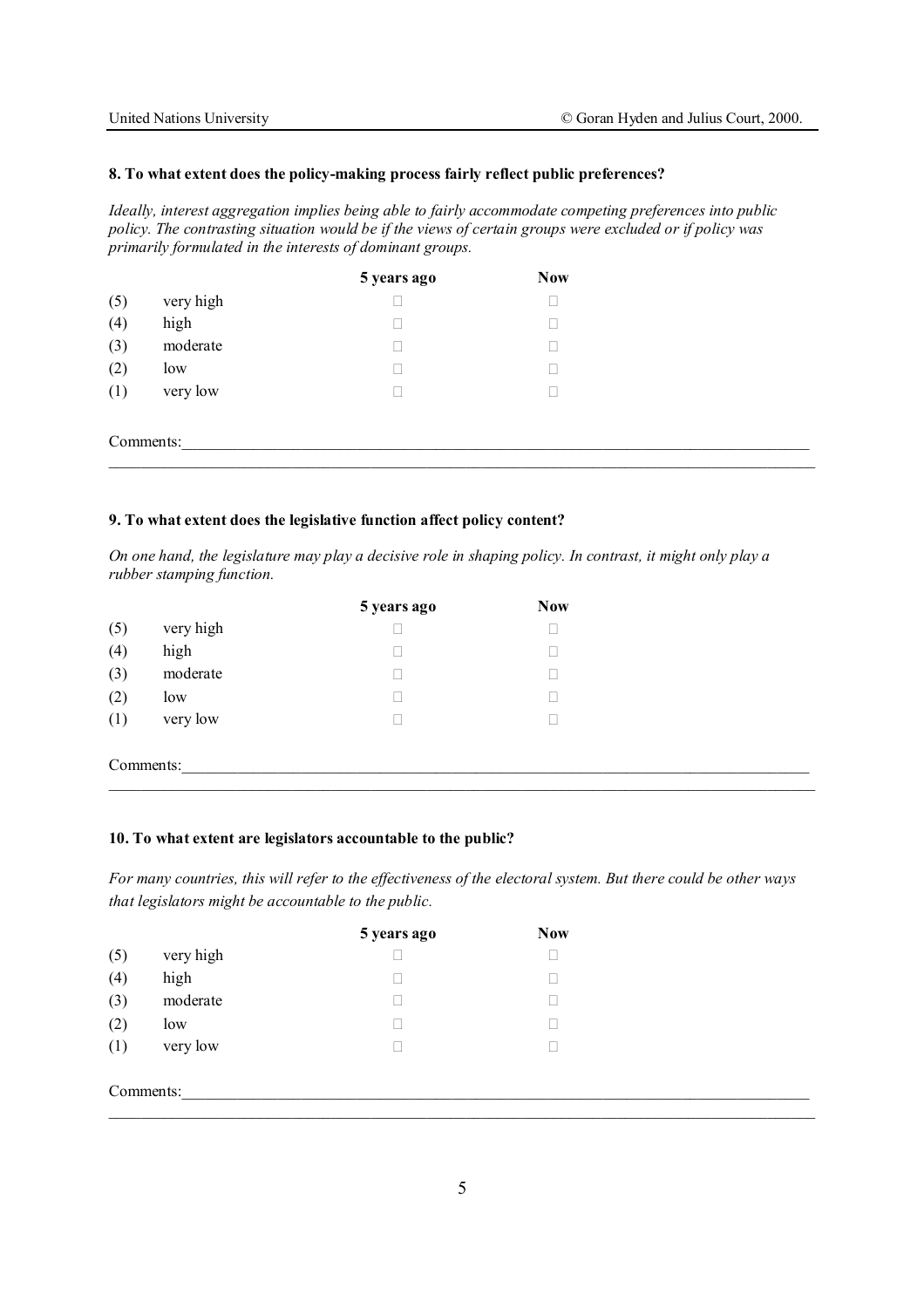**We would appreciate any further comments on the issues affecting interest aggregation in the political process. What are some priorities for reform in your country? What important issues does the questionnaire not cover?** 

 $\_$  , and the contribution of the contribution of the contribution of the contribution of  $\mathcal{L}_\text{max}$  $\_$  , and the contribution of the contribution of  $\mathcal{L}_\mathcal{A}$  , and the contribution of  $\mathcal{L}_\mathcal{A}$  $\mathcal{L}_\mathcal{L} = \{ \mathcal{L}_\mathcal{L} = \{ \mathcal{L}_\mathcal{L} = \{ \mathcal{L}_\mathcal{L} = \{ \mathcal{L}_\mathcal{L} = \{ \mathcal{L}_\mathcal{L} = \{ \mathcal{L}_\mathcal{L} = \{ \mathcal{L}_\mathcal{L} = \{ \mathcal{L}_\mathcal{L} = \{ \mathcal{L}_\mathcal{L} = \{ \mathcal{L}_\mathcal{L} = \{ \mathcal{L}_\mathcal{L} = \{ \mathcal{L}_\mathcal{L} = \{ \mathcal{L}_\mathcal{L} = \{ \mathcal{L}_\mathcal{$ 

 $\_$  , and the contribution of the contribution of  $\mathcal{L}_\mathcal{A}$  , and the contribution of  $\mathcal{L}_\mathcal{A}$  $\mathcal{L}_\mathcal{L} = \{ \mathcal{L}_\mathcal{L} = \{ \mathcal{L}_\mathcal{L} = \{ \mathcal{L}_\mathcal{L} = \{ \mathcal{L}_\mathcal{L} = \{ \mathcal{L}_\mathcal{L} = \{ \mathcal{L}_\mathcal{L} = \{ \mathcal{L}_\mathcal{L} = \{ \mathcal{L}_\mathcal{L} = \{ \mathcal{L}_\mathcal{L} = \{ \mathcal{L}_\mathcal{L} = \{ \mathcal{L}_\mathcal{L} = \{ \mathcal{L}_\mathcal{L} = \{ \mathcal{L}_\mathcal{L} = \{ \mathcal{L}_\mathcal{$  $\_$  , and the set of the set of the set of the set of the set of the set of the set of the set of the set of the set of the set of the set of the set of the set of the set of the set of the set of the set of the set of th

#### **PART III: GOVERNMENT STEWARDSHIP**

# **11. To what extent is the government committed to ensuring the personal security of citizens?**

*There is a wide range of threats to personal security that governments can influence. These include fear of torture, arbitrary detention, crime, ethnic conflict and domestic violence, for example.* 

|           |           | 5 years ago | <b>Now</b> |
|-----------|-----------|-------------|------------|
| (5)       | very high |             |            |
| (4)       | high      |             |            |
| (3)       | moderate  |             |            |
| (2)       | low       |             |            |
| (1)       | very low  |             |            |
|           |           |             |            |
| Comments: |           |             |            |
|           |           |             |            |

# **12. To what extent is the government committed to ensuring an adequate standard of living for citizens?**

*Equally important is the issue of how government promotes basic economic and social development. This includes issues such as the right to work and the right to social security, for example.* 

|           |           | 5 years ago | <b>Now</b> |  |
|-----------|-----------|-------------|------------|--|
| (5)       | very high |             |            |  |
| (4)       | high      |             |            |  |
| (3)       | moderate  |             |            |  |
| (2)       | low       |             |            |  |
| (1)       | very low  |             |            |  |
|           |           |             |            |  |
| Comments: |           |             |            |  |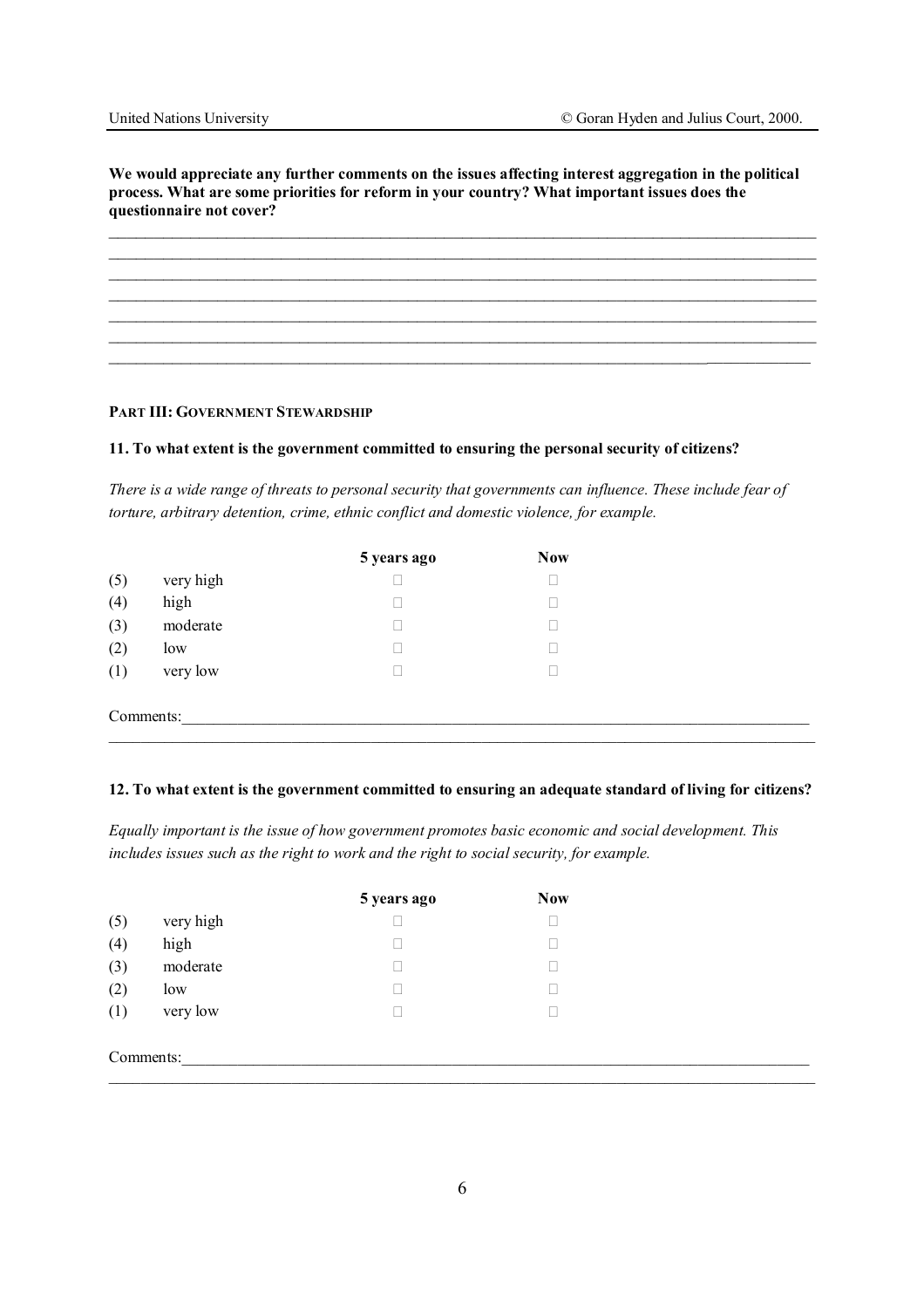#### **13. To what extent are leaders encouraged to make tough decisions that are in the national interest?**

*Long-term reforms may be necessary for a country but may have drawbacks in the short term. In contrast, short-term populist measures may be harmful in the long run.* 

|           |           | 5 years ago | <b>Now</b> |  |
|-----------|-----------|-------------|------------|--|
| (5)       | very high |             |            |  |
| (4)       | high      |             |            |  |
| (3)       | moderate  |             |            |  |
| (2)       | low       |             |            |  |
| (1)       | very low  |             |            |  |
| Comments: |           |             |            |  |

#### **14. To what extent does the military accept its subordination to a civilian government?**

*On one hand, the military may play a professional role without engaging in politics. At the other extreme, the military might be entrenched in power. Or the military may exercise influence by infiltrating the political realm in other ways.* 

|           |           | 5 years ago | <b>Now</b> |  |
|-----------|-----------|-------------|------------|--|
| (5)       | very high |             |            |  |
| (4)       | high      |             |            |  |
| (3)       | moderate  |             |            |  |
| (2)       | low       |             |            |  |
| (1)       | very low  |             |            |  |
| Comments: |           |             |            |  |

#### **15. To what extent is the government committed to peaceful resolution of internal conflicts?**

*An emphasis on peaceful resolution of conflicts within countries is important for personal security as well as for national stability and economic development. Alternatively, governments may incite or use conflict for reasons that are harmful to the security and life of individual citizens.* 

|           |           | 5 years ago | <b>Now</b> |
|-----------|-----------|-------------|------------|
| (5)       | very high |             |            |
| (4)       | high      |             |            |
| (3)       | moderate  |             |            |
| (2)       | low       |             |            |
| (1)       | very low  |             |            |
|           |           |             |            |
| Comments: |           |             |            |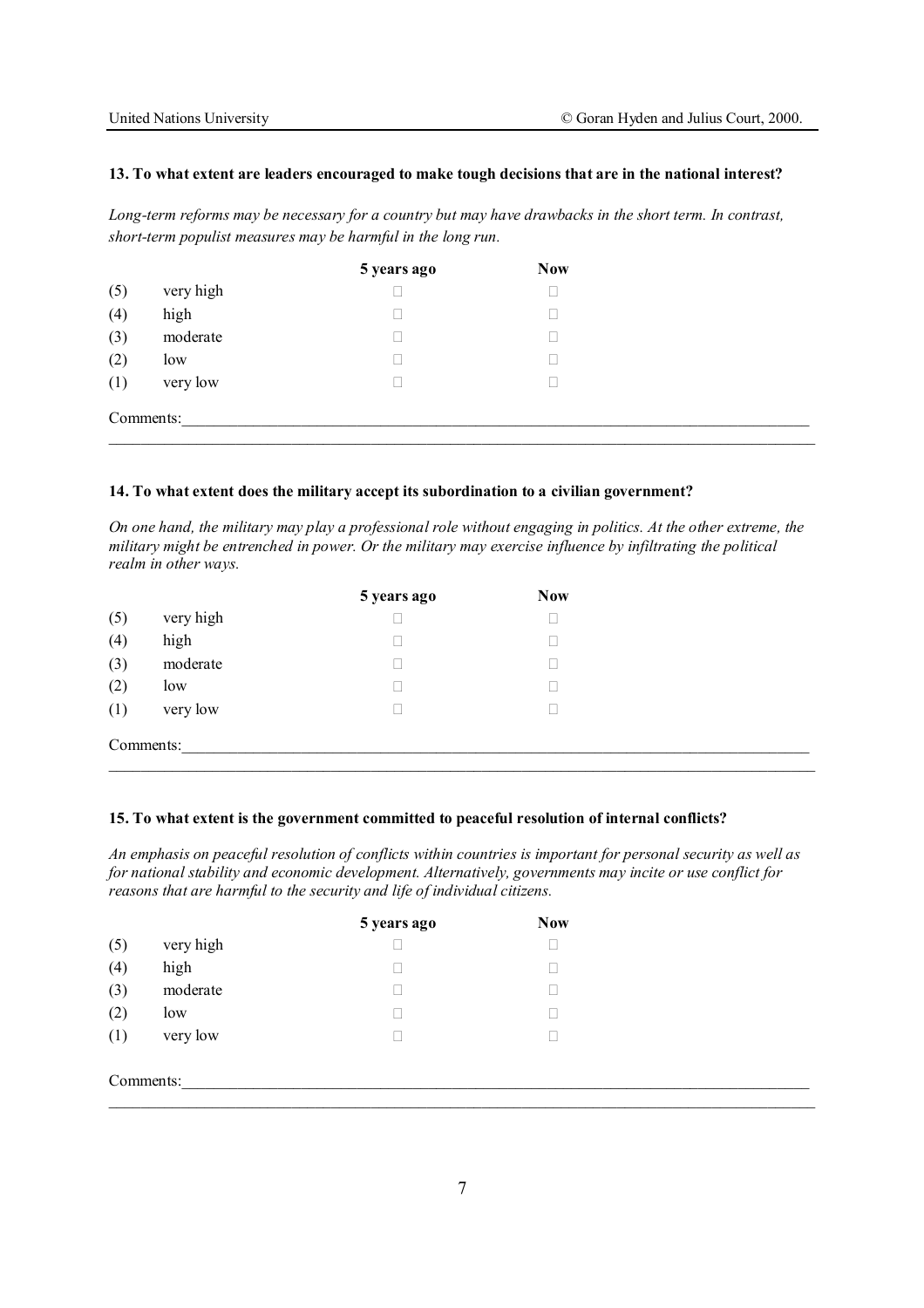**We would appreciate any further comments on the issues affecting overall stewardship of the governance realm. What are some priorities for reform in your country? What important issues does the questionnaire not cover?** 

 $\_$  , and the contribution of the contribution of the contribution of the contribution of  $\mathcal{L}_\text{max}$  $\_$  , and the contribution of the contribution of  $\mathcal{L}_\mathcal{A}$  , and the contribution of  $\mathcal{L}_\mathcal{A}$  $\mathcal{L}_\mathcal{L} = \{ \mathcal{L}_\mathcal{L} = \{ \mathcal{L}_\mathcal{L} = \{ \mathcal{L}_\mathcal{L} = \{ \mathcal{L}_\mathcal{L} = \{ \mathcal{L}_\mathcal{L} = \{ \mathcal{L}_\mathcal{L} = \{ \mathcal{L}_\mathcal{L} = \{ \mathcal{L}_\mathcal{L} = \{ \mathcal{L}_\mathcal{L} = \{ \mathcal{L}_\mathcal{L} = \{ \mathcal{L}_\mathcal{L} = \{ \mathcal{L}_\mathcal{L} = \{ \mathcal{L}_\mathcal{L} = \{ \mathcal{L}_\mathcal{$ 

 $\_$  , and the contribution of the contribution of  $\mathcal{L}_\mathcal{A}$  , and the contribution of  $\mathcal{L}_\mathcal{A}$  $\mathcal{L}_\mathcal{L} = \{ \mathcal{L}_\mathcal{L} = \{ \mathcal{L}_\mathcal{L} = \{ \mathcal{L}_\mathcal{L} = \{ \mathcal{L}_\mathcal{L} = \{ \mathcal{L}_\mathcal{L} = \{ \mathcal{L}_\mathcal{L} = \{ \mathcal{L}_\mathcal{L} = \{ \mathcal{L}_\mathcal{L} = \{ \mathcal{L}_\mathcal{L} = \{ \mathcal{L}_\mathcal{L} = \{ \mathcal{L}_\mathcal{L} = \{ \mathcal{L}_\mathcal{L} = \{ \mathcal{L}_\mathcal{L} = \{ \mathcal{L}_\mathcal{$  $\_$  , and the set of the set of the set of the set of the set of the set of the set of the set of the set of the set of the set of the set of the set of the set of the set of the set of the set of the set of the set of th

# **PART IV: POLICY IMPLEMENTATION, ESPECIALLY THE BUREAUCRACY**

# **16. To what extent are higher civil servants part of the policy-making process?**

*The extent to which power is given to specialized agencies to formulate policy indicates a strong role for bureaucrats. The existence of deep layers of political appointments in the bureaucracy would indicate a lesser role.* 

|           |           | 5 years ago | <b>Now</b> |
|-----------|-----------|-------------|------------|
| (5)       | very high |             |            |
| (4)       | high      |             |            |
| (3)       | moderate  |             |            |
| (2)       | low       |             |            |
| (1)       | very low  |             |            |
|           |           |             |            |
| Comments: |           |             |            |
|           |           |             |            |

### **17. To what extent is there a merit-based system for recruitment into the civil service?**

*The degree of merit in the rules guiding recruitment has long been regarded as a key issue for successful policy implementation, regulation and provision of services. This could include a specific exam, the need to have objective entry requirements or an independent body on public service employment.* 

|           |           | 5 years ago | <b>Now</b> |
|-----------|-----------|-------------|------------|
| (5)       | very high |             |            |
| (4)       | high      |             |            |
| (3)       | moderate  |             |            |
| (2)       | low       |             |            |
| (1)       | very low  |             |            |
|           |           |             |            |
| Comments: |           |             |            |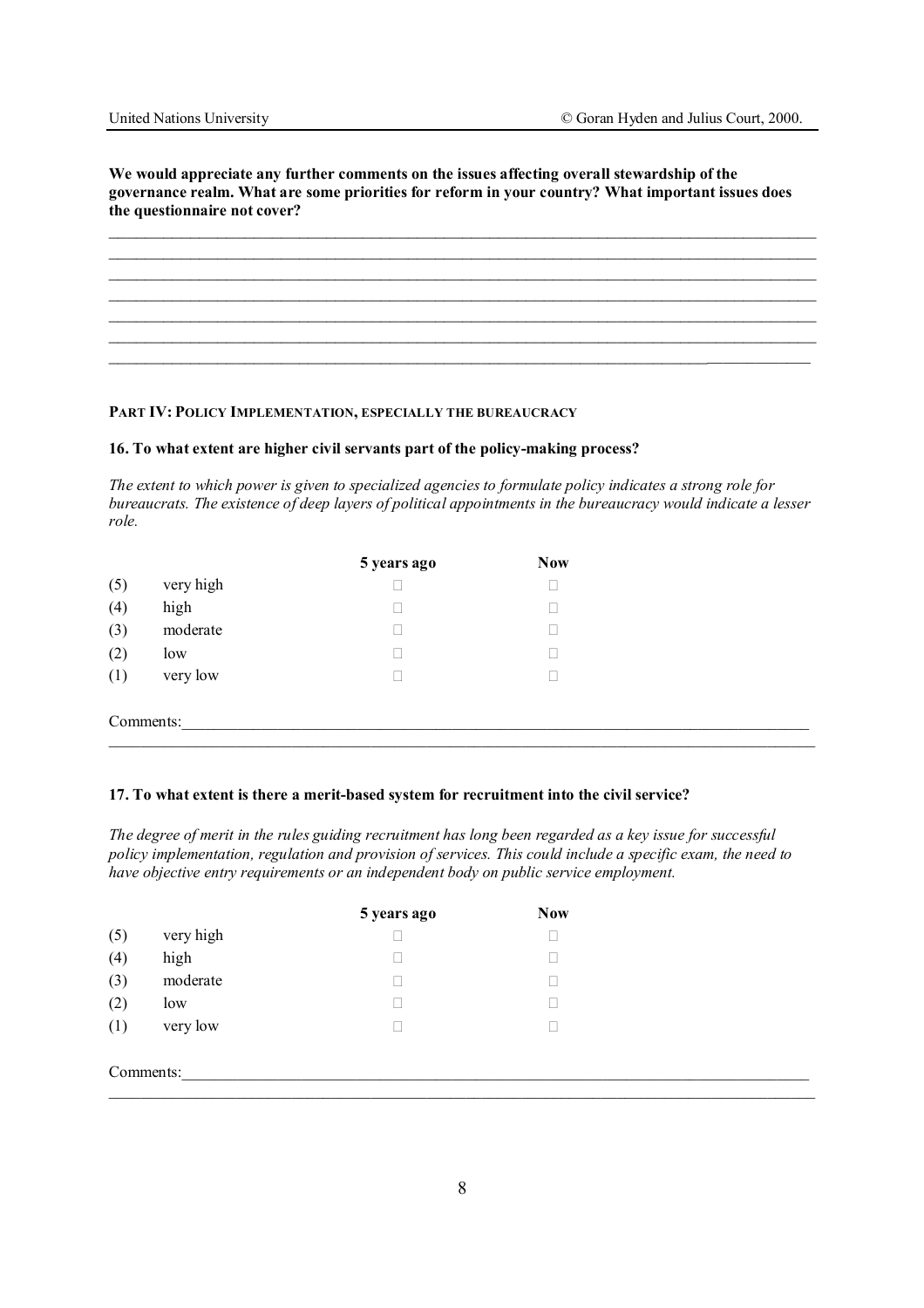#### **18. To what extent are civil servants accountable for their actions?**

*The degree of accountability of civil servants - for corruption or other forms of misuse of public office - is an important indicator of governance. Audits, ombudsman institutions, public censure or courts, if effective, are mechanisms of how civil service accountability can be exercised.* 

|           |           | 5 years ago | <b>Now</b> |
|-----------|-----------|-------------|------------|
| (5)       | very high |             |            |
| (4)       | high      |             |            |
| (3)       | moderate  |             |            |
| (2)       | low       |             |            |
| (1)       | very low  |             |            |
| Comments: |           |             |            |

#### **19. To what extent are there clear decision-making processes in the civil service?**

*Clear rules could reduce or eliminate the risk of misuse of public office whereas unclear rules could encourage it. The rules could be in the form of a code of conduct, informal systems or the presence of laws that make official documents open to the public.* 

|           |           | 5 years ago | <b>Now</b> |  |
|-----------|-----------|-------------|------------|--|
| (5)       | very high |             |            |  |
| (4)       | high      |             |            |  |
| (3)       | moderate  |             |            |  |
| (2)       | low       |             |            |  |
| (1)       | very low  |             |            |  |
| Comments: |           |             |            |  |

# **20. To what extent is there equal access to public services?**

*The state may make extra effort to ensure equal access to public services, in remote areas or marginalized groups. In contrast, certain groups or regions may not have any access to services.* 

|           |           | 5 years ago | <b>Now</b> |
|-----------|-----------|-------------|------------|
| (5)       | very high |             |            |
| (4)       | high      |             |            |
| (3)       | moderate  |             |            |
| (2)       | low       |             |            |
| (1)       | very low  |             |            |
|           |           |             |            |
| Comments: |           |             |            |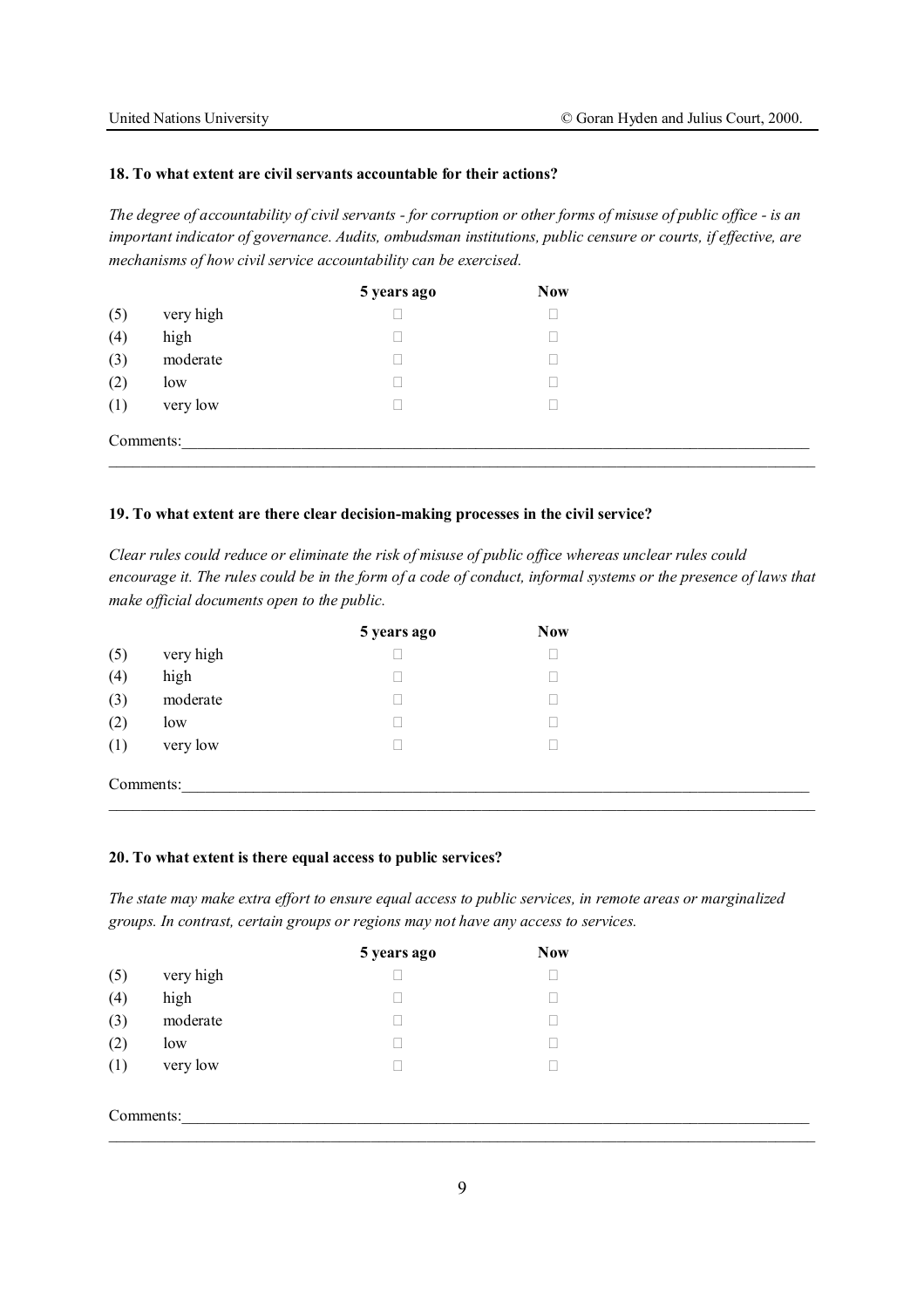**We would appreciate any further comments on the issues affecting policy implementation, particularly the bureaucracy. What are some priorities for reform in your country? What important issues does the questionnaire not cover?** 

 $\mathcal{L}_\mathcal{L} = \{ \mathcal{L}_\mathcal{L} = \{ \mathcal{L}_\mathcal{L} = \{ \mathcal{L}_\mathcal{L} = \{ \mathcal{L}_\mathcal{L} = \{ \mathcal{L}_\mathcal{L} = \{ \mathcal{L}_\mathcal{L} = \{ \mathcal{L}_\mathcal{L} = \{ \mathcal{L}_\mathcal{L} = \{ \mathcal{L}_\mathcal{L} = \{ \mathcal{L}_\mathcal{L} = \{ \mathcal{L}_\mathcal{L} = \{ \mathcal{L}_\mathcal{L} = \{ \mathcal{L}_\mathcal{L} = \{ \mathcal{L}_\mathcal{$  $\mathcal{L}_\mathcal{L} = \{ \mathcal{L}_\mathcal{L} = \{ \mathcal{L}_\mathcal{L} = \{ \mathcal{L}_\mathcal{L} = \{ \mathcal{L}_\mathcal{L} = \{ \mathcal{L}_\mathcal{L} = \{ \mathcal{L}_\mathcal{L} = \{ \mathcal{L}_\mathcal{L} = \{ \mathcal{L}_\mathcal{L} = \{ \mathcal{L}_\mathcal{L} = \{ \mathcal{L}_\mathcal{L} = \{ \mathcal{L}_\mathcal{L} = \{ \mathcal{L}_\mathcal{L} = \{ \mathcal{L}_\mathcal{L} = \{ \mathcal{L}_\mathcal{$  $\_$  , and the contribution of the contribution of  $\mathcal{L}_\mathcal{A}$  , and the contribution of  $\mathcal{L}_\mathcal{A}$  $\_$  , and the contribution of the contribution of  $\mathcal{L}_\mathcal{A}$  , and the contribution of  $\mathcal{L}_\mathcal{A}$  $\_$  , and the contribution of the contribution of  $\mathcal{L}_\mathcal{A}$  , and the contribution of  $\mathcal{L}_\mathcal{A}$  $\_$  , and the contribution of the contribution of  $\mathcal{L}_\mathcal{A}$  , and the contribution of  $\mathcal{L}_\mathcal{A}$  $\mathcal{L}_\mathcal{L} = \mathcal{L}_\mathcal{L} = \mathcal{L}_\mathcal{L} = \mathcal{L}_\mathcal{L} = \mathcal{L}_\mathcal{L} = \mathcal{L}_\mathcal{L} = \mathcal{L}_\mathcal{L} = \mathcal{L}_\mathcal{L} = \mathcal{L}_\mathcal{L} = \mathcal{L}_\mathcal{L} = \mathcal{L}_\mathcal{L} = \mathcal{L}_\mathcal{L} = \mathcal{L}_\mathcal{L} = \mathcal{L}_\mathcal{L} = \mathcal{L}_\mathcal{L} = \mathcal{L}_\mathcal{L} = \mathcal{L}_\mathcal{L}$ 

# **PART V: RELATIONSHIP BETWEEN THE STATE AND THE MARKET.**

#### **21. To what extent do persons in public office promote respect for property rights?**

*Those in positions of public authority have a vital role in ensuring that property rights, whether private, common or public, are respected. This would include not directly appropriating property and by providing protection from crime or other threats to property.* 

|     |           | 5 years ago | <b>Now</b> |  |
|-----|-----------|-------------|------------|--|
| (5) | very high |             |            |  |
| (4) | high      |             |            |  |
| (3) | moderate  |             |            |  |
| (2) | low       |             |            |  |
| (1) | very low  |             |            |  |

Comments:

# **22. To what extent are economic regulations applied equally to firms in the economy?**

*Applying and enforcing regulations equally is important for the business climate. The other extreme is where regulations are applied in an ad hoc manner or where special treatment is given to cronies of those in power.* 

|     |           | 5 years ago | <b>Now</b> |  |
|-----|-----------|-------------|------------|--|
| (5) | very high |             |            |  |
| (4) | high      |             |            |  |
| (3) | moderate  |             |            |  |
| (2) | low       |             |            |  |
| (1) | very low  |             |            |  |
|     |           |             |            |  |
|     | Comments: |             |            |  |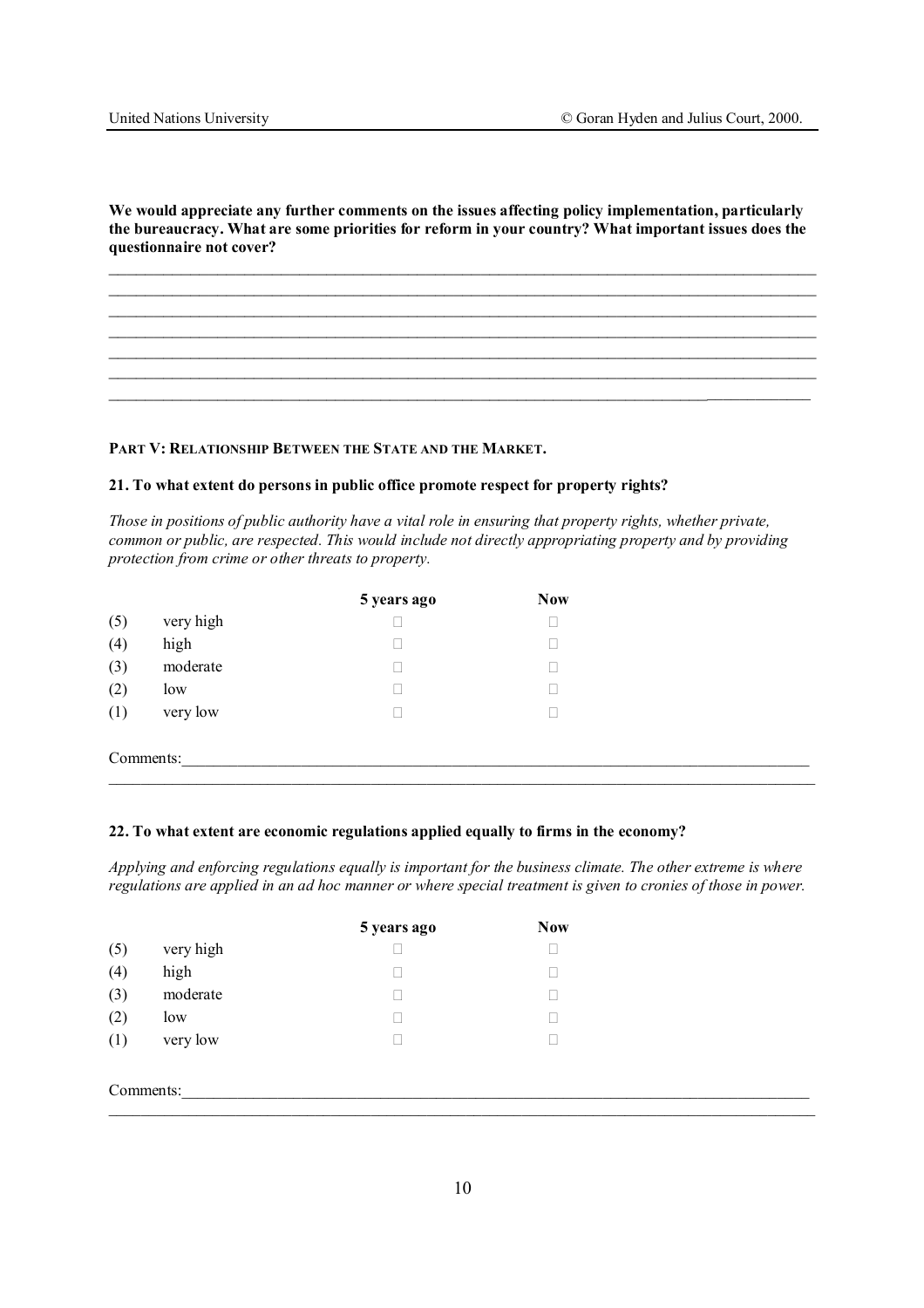#### **23. To what extent is obtaining a business license associated with corrupt transactions?**

*The issue here is whether a business license can be obtained in a straightforward and transparent manner or does it involve a number of other transactions that go contrary to the stated rules and regulations.* 

|           |           | 5 years ago | <b>Now</b> |
|-----------|-----------|-------------|------------|
| (1)       | very high |             |            |
| (2)       | high      |             |            |
| (3)       | moderate  |             |            |
| (4)       | low       |             |            |
| (5)       | very low  |             |            |
| Comments: |           |             |            |

### **24. To what extent is there consultation on policy between public and private sector actors?**

*Issues relevant here include, among others, the existence and nature of consultation committees and whether firms or business associations are systematically consulted about potential changes in economic policy.* 

|           |           | 5 years ago | <b>Now</b> |
|-----------|-----------|-------------|------------|
| (5)       | very high |             |            |
| (4)       | high      |             |            |
| (3)       | moderate  |             |            |
| (2)       | low       |             |            |
| (1)       | very low  |             |            |
|           |           |             |            |
| Comments: |           |             |            |
|           |           |             |            |

# **25. To what extent does the government take the new rules of global trade, finance and technology flows into account when formulating policy?**

*International economic interactions (trade, finance and technology flows) have become an increasingly significant factor in national development. The challenge is how to manage these processes so as to enhance the benefits and reduce the negative effects upon people.*

|           |           | 5 years ago | <b>Now</b> |
|-----------|-----------|-------------|------------|
| (5)       | very high |             |            |
| (4)       | high      |             |            |
| (3)       | moderate  |             |            |
| (2)       | low       |             |            |
| (1)       | very low  |             |            |
| Comments: |           |             |            |
|           |           |             |            |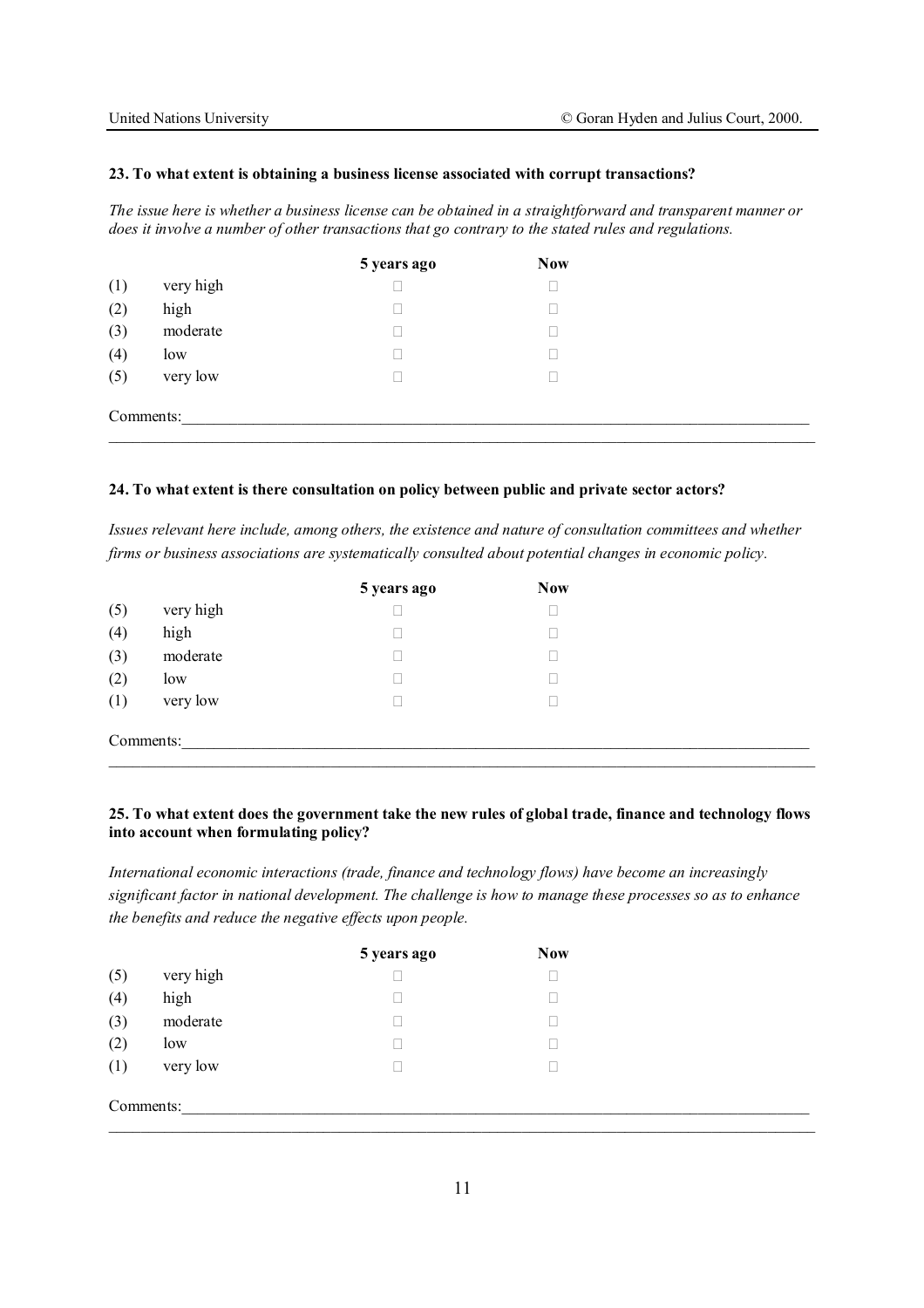**We would appreciate any further comments on the issues affecting the relationship between the state and the market. What are some priorities for reform in your country? What important issues does the questionnaire not cover?** 

 $\mathcal{L}_\mathcal{L} = \{ \mathcal{L}_\mathcal{L} = \{ \mathcal{L}_\mathcal{L} = \{ \mathcal{L}_\mathcal{L} = \{ \mathcal{L}_\mathcal{L} = \{ \mathcal{L}_\mathcal{L} = \{ \mathcal{L}_\mathcal{L} = \{ \mathcal{L}_\mathcal{L} = \{ \mathcal{L}_\mathcal{L} = \{ \mathcal{L}_\mathcal{L} = \{ \mathcal{L}_\mathcal{L} = \{ \mathcal{L}_\mathcal{L} = \{ \mathcal{L}_\mathcal{L} = \{ \mathcal{L}_\mathcal{L} = \{ \mathcal{L}_\mathcal{$  $\_$  , and the contribution of the contribution of  $\mathcal{L}_\mathcal{A}$  , and the contribution of  $\mathcal{L}_\mathcal{A}$  $\_$  , and the contribution of the contribution of  $\mathcal{L}_\mathcal{A}$  , and the contribution of  $\mathcal{L}_\mathcal{A}$  $\mathcal{L}_\mathcal{L} = \{ \mathcal{L}_\mathcal{L} = \{ \mathcal{L}_\mathcal{L} = \{ \mathcal{L}_\mathcal{L} = \{ \mathcal{L}_\mathcal{L} = \{ \mathcal{L}_\mathcal{L} = \{ \mathcal{L}_\mathcal{L} = \{ \mathcal{L}_\mathcal{L} = \{ \mathcal{L}_\mathcal{L} = \{ \mathcal{L}_\mathcal{L} = \{ \mathcal{L}_\mathcal{L} = \{ \mathcal{L}_\mathcal{L} = \{ \mathcal{L}_\mathcal{L} = \{ \mathcal{L}_\mathcal{L} = \{ \mathcal{L}_\mathcal{$  $\_$  , and the contribution of the contribution of  $\mathcal{L}_\mathcal{A}$  , and the contribution of  $\mathcal{L}_\mathcal{A}$  $\mathcal{L}_\mathcal{L} = \{ \mathcal{L}_\mathcal{L} = \{ \mathcal{L}_\mathcal{L} = \{ \mathcal{L}_\mathcal{L} = \{ \mathcal{L}_\mathcal{L} = \{ \mathcal{L}_\mathcal{L} = \{ \mathcal{L}_\mathcal{L} = \{ \mathcal{L}_\mathcal{L} = \{ \mathcal{L}_\mathcal{L} = \{ \mathcal{L}_\mathcal{L} = \{ \mathcal{L}_\mathcal{L} = \{ \mathcal{L}_\mathcal{L} = \{ \mathcal{L}_\mathcal{L} = \{ \mathcal{L}_\mathcal{L} = \{ \mathcal{L}_\mathcal{$  $\mathcal{L}_\mathcal{L} = \mathcal{L}_\mathcal{L} = \mathcal{L}_\mathcal{L} = \mathcal{L}_\mathcal{L} = \mathcal{L}_\mathcal{L} = \mathcal{L}_\mathcal{L} = \mathcal{L}_\mathcal{L} = \mathcal{L}_\mathcal{L} = \mathcal{L}_\mathcal{L} = \mathcal{L}_\mathcal{L} = \mathcal{L}_\mathcal{L} = \mathcal{L}_\mathcal{L} = \mathcal{L}_\mathcal{L} = \mathcal{L}_\mathcal{L} = \mathcal{L}_\mathcal{L} = \mathcal{L}_\mathcal{L} = \mathcal{L}_\mathcal{L}$ 

**PART VI: DISPUTE RESOLUTION, PARTICULARLY THE JUDICIARY**

# **26. To what extent is there equal access to justice for citizens?**

*Legal aid and other services may make the judicial arena a more even playing field for all citizens. In contrast, citizens may be prevented from going to court for security, financial or other reasons.* 

|           |           | 5 years ago | <b>Now</b> |  |
|-----------|-----------|-------------|------------|--|
| (5)       | very high |             |            |  |
| (4)       | high      |             |            |  |
| (3)       | moderate  |             |            |  |
| (2)       | low       |             |            |  |
| (1)       | very low  |             |            |  |
| Comments: |           |             |            |  |

# **27. To what extent are there clear decision-making processes in the judicial system?**

*If procedures are clear and are systematically followed, it is likely to make the role that the judiciary plays more respected. Decision-making includes not just what happens in the courtroom but all other aspects associated with a legal case, including for example the way evidence is collected.* 

|           |           | 5 years ago | <b>Now</b> |
|-----------|-----------|-------------|------------|
| (5)       | very high |             |            |
| (4)       | high      |             |            |
| (3)       | moderate  |             |            |
| (2)       | low       |             |            |
| (1)       | very low  |             |            |
|           |           |             |            |
| Comments: |           |             |            |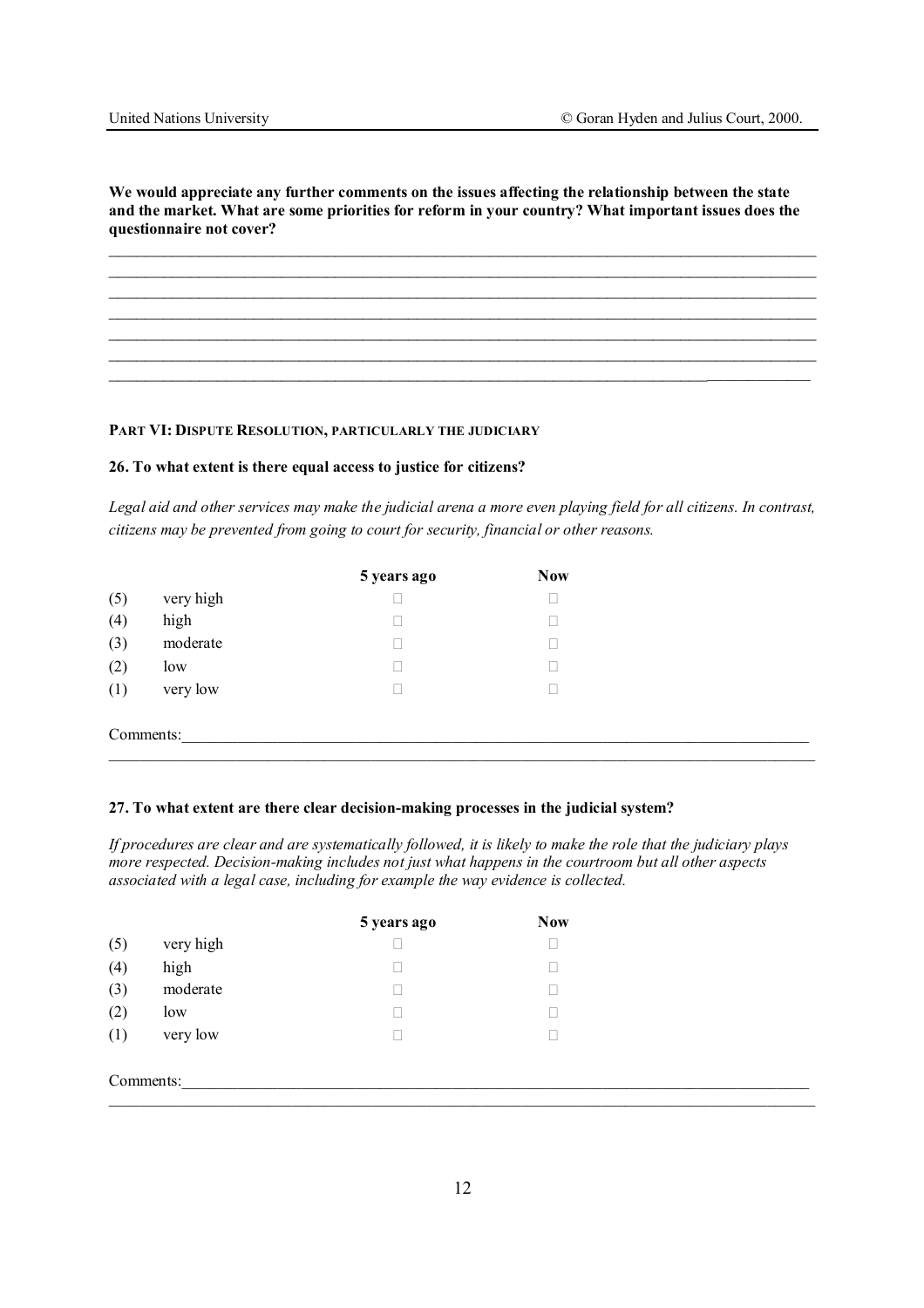#### **28. To what extent are judicial officials accountable for their actions?**

*Decisions may not be made in an objective manner, due to reasons of political interference or corruption for example. Mechanisms such as appeal, judicial review and special inquiries, if effective, are examples of how legal service accountability can be exercised.* 

|           |           | 5 years ago | <b>Now</b> |  |
|-----------|-----------|-------------|------------|--|
| (5)       | very high |             |            |  |
| (4)       | high      |             |            |  |
| (3)       | moderate  |             |            |  |
| (2)       | low       |             |            |  |
| (1)       | very low  |             |            |  |
| Comments: |           |             |            |  |

# **29. To what extent are international legal norms in the human rights field being incorporated into the national rights regime?**

*Partly at stake here is whether governments sign and ratify international human rights conventions. More important, however, is the degree to which the legal profession incorporates the agreed international norms into the national legal system.* 

|           |           | 5 years ago | <b>Now</b> |
|-----------|-----------|-------------|------------|
| (5)       | very high |             |            |
| (4)       | high      |             |            |
| (3)       | moderate  |             |            |
| (2)       | low       |             |            |
| (1)       | very low  |             |            |
| Comments: |           |             |            |

#### **30. To what extent are non-judicial processes in place for fair resolution of conflicts?**

*Conflicts arise at different levels and societies develop varied institutional arrangements to cater for these eventualities. The extent and importance of such arrangements, through NGOs or community groups for example, is an important governance concern.*

|           |           | 5 years ago | <b>Now</b> |  |
|-----------|-----------|-------------|------------|--|
| (5)       | very high |             |            |  |
| (4)       | high      |             |            |  |
| (3)       | moderate  |             |            |  |
| (2)       | low       |             |            |  |
| (1)       | very low  |             |            |  |
| Comments: |           |             |            |  |
|           |           |             |            |  |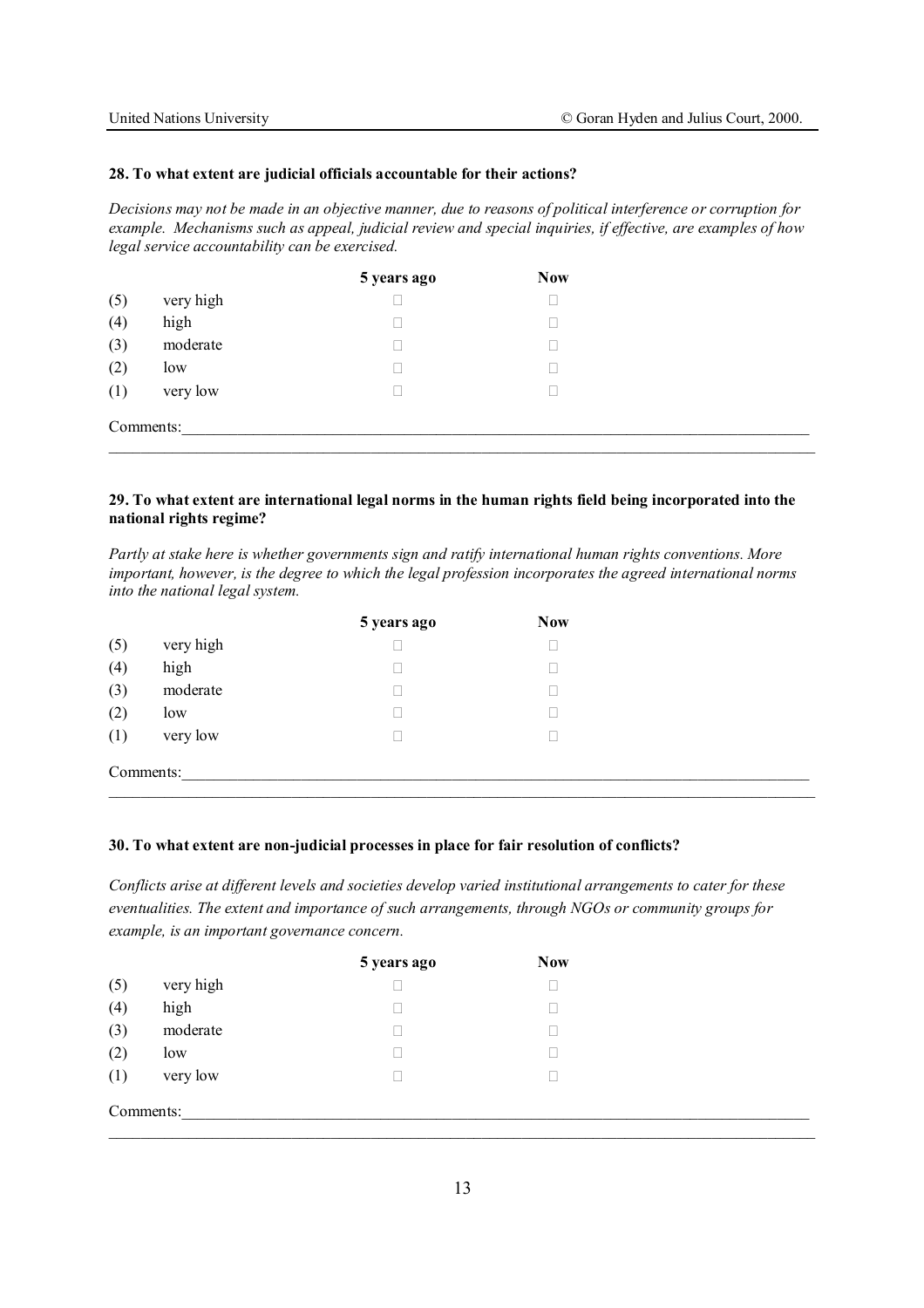We would appreciate any further comments on the issues affecting dispute resolution, especially the judiciary. What are some priorities for reform in your country? What important issues does the questionnaire not cover?

# **OTHER GENERAL COMMENTS**

Thank you very much for sharing your expertise. We would appreciate any thoughts you might like to add on the issue of governance in your country. We would also appreciate any suggestions for how to make the questionnaire clearer and more useful.